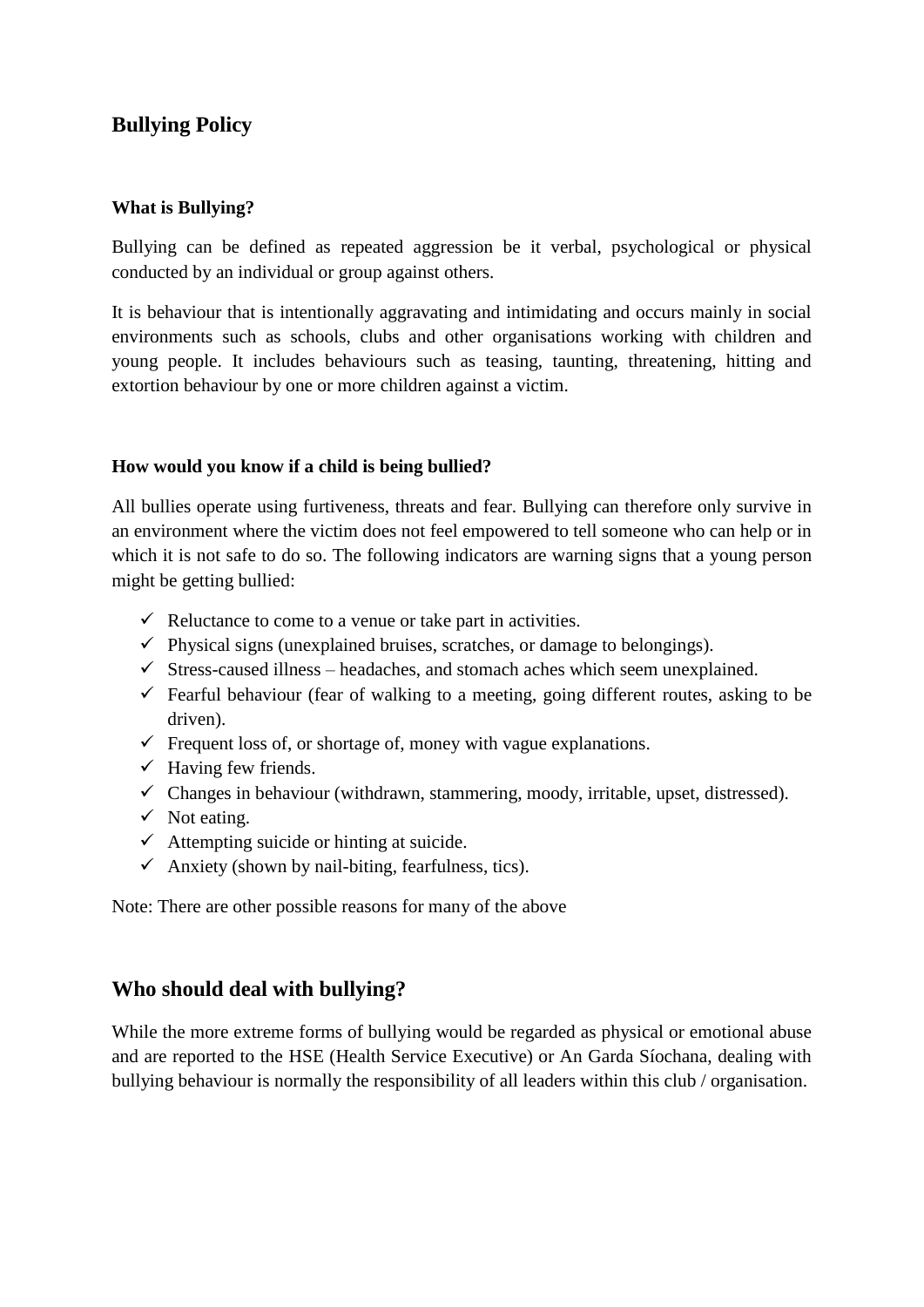## **How can it be prevented?**

- $\triangleright$  Ensure that all members follow the code of conduct, which promotes the rights and dignity of each member.
- $\triangleright$  Deal with any incidents as they arise.
- $\triangleright$  Use a whole group policy or 'no-blame approach', i.e., not 'bullying the bully' but working with bullies and the group of young people, helping them to understand the hurt they are causing, and so make the problem a "shared concern" of the group, (see below).
- $\triangleright$  Reinforce that there is 'a permission to tell' culture rather than a 'might is right'.
- Encourage young people to negotiate, co-operate and help others, particularly new or different children.
- $\triangleright$  Offer the victim immediate support and put the 'no blame approach' into operation.
- $\triangleright$  Never tell a young person to ignore bullying, they can't ignore it, it hurts too much.
- $\triangleright$  Never encourage a young person to take the law into their own hands and beat the bully at their own game.
- $\triangleright$  Tell the victim there is nothing wrong with them and it is not their fault.

## **What is the 'No Blame' Approach?**

Step 1 – Interview with the victim

If you find that there has been an incident of bullying, first talk to the victim. At this stage find out who was involved and what the victim is now feeling. Try asking the following questions:

- $\triangleright$  Was it verbal or physical intimidation?
- $\triangleright$  How hurt is the victim?
- $\triangleright$  Was it within his/her own peer group?
- $\triangleright$  Assure the victim that his/her name will not come out in the investigation.
- $\triangleright$  Actively listen.

### Step 2 – Meet with all involved

Arrange to meet with all those involved; this should include some bystanders, those who may have colluded, those who joined in and those who initiated the bullying.

- $\triangleright$  Have a maximum of six to eight in the group keep the number controllable.
- $\triangleright$  Make a point of calling a 'special' meeting.
- $\triangleright$  Ensure the severity of the topic is understood by all.